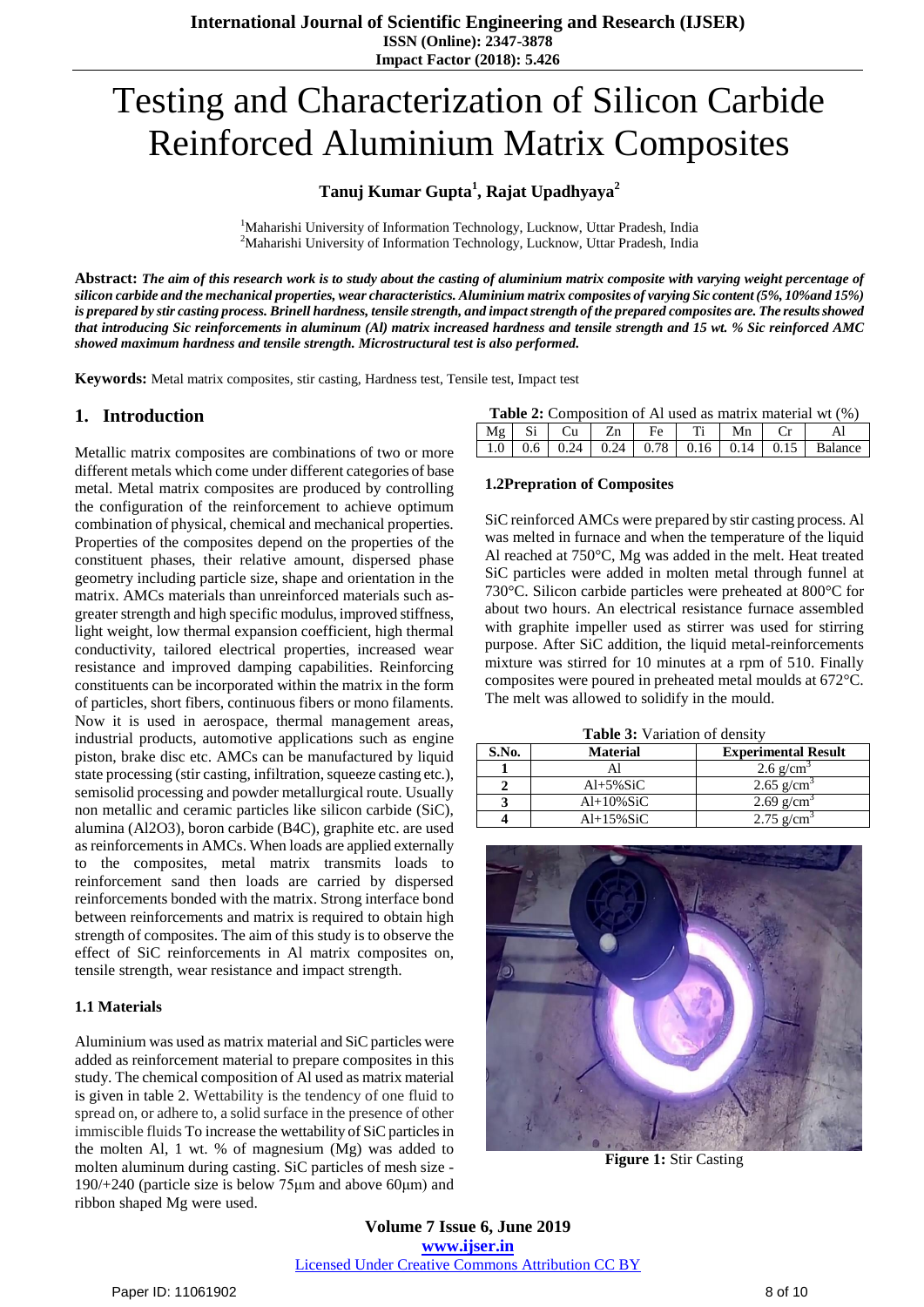### **International Journal of Scientific Engineering and Research (IJSER) ISSN (Online): 2347-3878 Impact Factor (2018): 5.426**



**Figure 2:** Samples of Composites (12cm.x12cm.each)

# **2. Experimental Design**

|  |  | Table 1: Experimental Design |
|--|--|------------------------------|
|  |  |                              |

| S.No.                       | <b>Experimental Work</b> | Equipment                            |
|-----------------------------|--------------------------|--------------------------------------|
|                             | Casting of AMC's         | <b>Stir Casting</b>                  |
| $\mathcal{D}_{\mathcal{L}}$ | <b>Hardness Testing</b>  | Rockwell hardness testing<br>Machine |
|                             | Tensile testing          | Universal testing Machine            |
|                             | Impact testing           | Izod Impact testing<br>machine       |

# **Experimental Analysis**

#### **2.1 Hardness**

The resistance of materials against surface indentation is termed as hardness. Table 4 shows the Brinell hardness values of AMCs containing varying wt. % of SiCreinforcements. The table shows that addition of SiC particles in Al matrix composites enhances the hardness of AMCs when compared with unreinforced Al.

**Table 4:** Brinell hardness of SiC reinforced AMCs

| Sample       | Brinell Hardness No. |
|--------------|----------------------|
| $Al+0\%SiC$  | 68.5                 |
| $Al+5\%SiC$  | 74.6                 |
| $Al+10\%SiC$ | 84.3                 |
| $Al+15\%SiC$ |                      |

#### **2.2. Tensile strength**

Tensile test is performed to check the tensile strength of composite material. The standard size of specimen is shown in figure 3. From the tensile test results, it is observed that the tensile strength of AMCs is more than unreinforced Al. Tensile strength increases in AMCs can be attributed due to the applied tensile load transfer to the strongly bonded SiC reinforcements in Al matrix, increased dislocation density near matrixreinforcement interface, and grain refining strengthening effect.

With the increase of wt. % SiC, porosity also increases but increase of strength due to strong interfacial bond helps to improve the tensile strength of AMCs. The decrease of tensile strength for 10 wt. % SiC reinforced AMC is due to the effect of sorting out of SiC particles in tensile test specimens.



**Figure 3** Standard size of specimen according to ASTM



**Chart 1:**Tensile strength of SiC reinforced AMCs

### **2.3 Impact Test**

Impact testing is an ASTM standard method of determining the impact resistance of materials. A pivoting arm is raised to a specific height (constant potential energy) and then released. The arm swings down hitting a notched sample, breaking the specimen. Impact strength is calculated by dividing impact energy in J (or ft-lb) by the thickness of the specimen. The test result is typically the average of 5 specimens. ISO impact strength is expressed in  $kJ/m^2$ . Impact strength is calculated by dividing impact energy in J by the area under the notch.



**Figure 4:** Standard size of Specimen according to ASTM